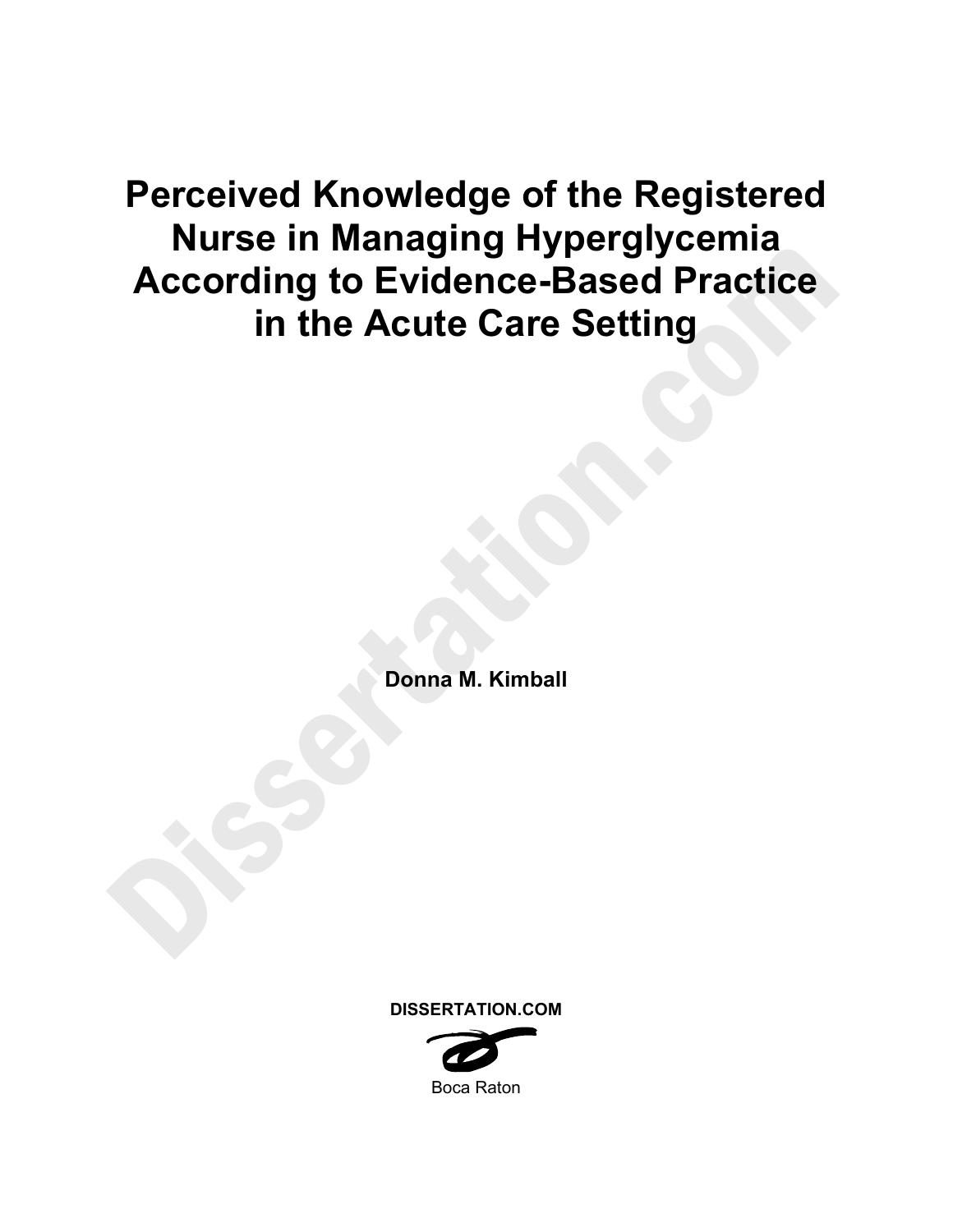*Perceived Knowledge of the Registered Nurse in Managing Hyperglycemia According to Evidence-Based Practice in the Acute Care Setting* 

Copyright © 2006 Donna M. Kimball

All rights reserved. No part of this book may be reproduced or transmitted in any form or by any means, electronic or mechanical, including photocopying, recording, or by any information storage and retrieval system, without written permission from the publisher.

> Dissertation.com Boca Raton, Florida USA • 2008

ISBN-10: 1-59942-692-7 ISBN-13: 978-1-59942-692-1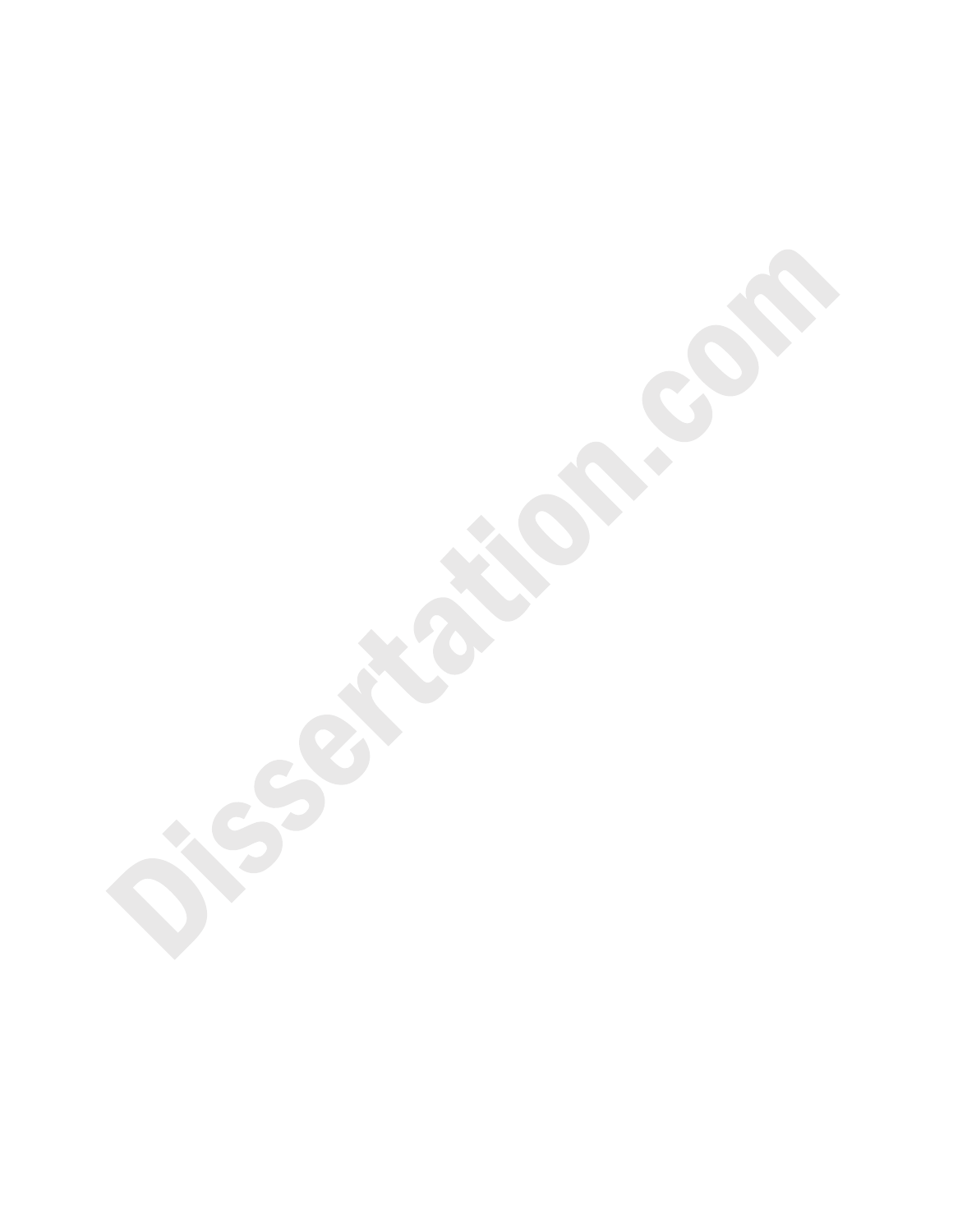#### Abstract

The purpose of this study was to examine the perception of the registered nurses' knowledge in managing the non-diabetic patient with hyperglycemia in the acute care setting. The evidence that has been identified to keep tight glycemic control has demonstrated better outcomes for this population of patients.

A non-experimental, quantitative approach was used in this study. Data was obtained based on a descriptive design, using a survey to collect information from an identified population. A convenience sample of 298 registered nurses, who worked as staff nurses at a small community hospital, was selected to obtain information for this study.

A questionnaire was the tool developed to collect the data for this research design. This questionnaire was developed from the research results found in the literature. The questionnaire had close-ended questions for the demographic information. Openended questions were used on a Likert scale to obtain data on perceived knowledge of evidence-based practice and knowledge on hyperglycemia.

One hundred and one questionnaires were returned yielding a 34% response rate. A normal fasting blood sugar was identified by 72% of the sample and 42% knew the goal of intensive insulin therapy. Certification in a specialty was obtained by 25% of the sample, 33% belonged to a professional organization and 42% subscribed to nursing journals. The questions on evidence-based practice and its place in clinical practice was identified by an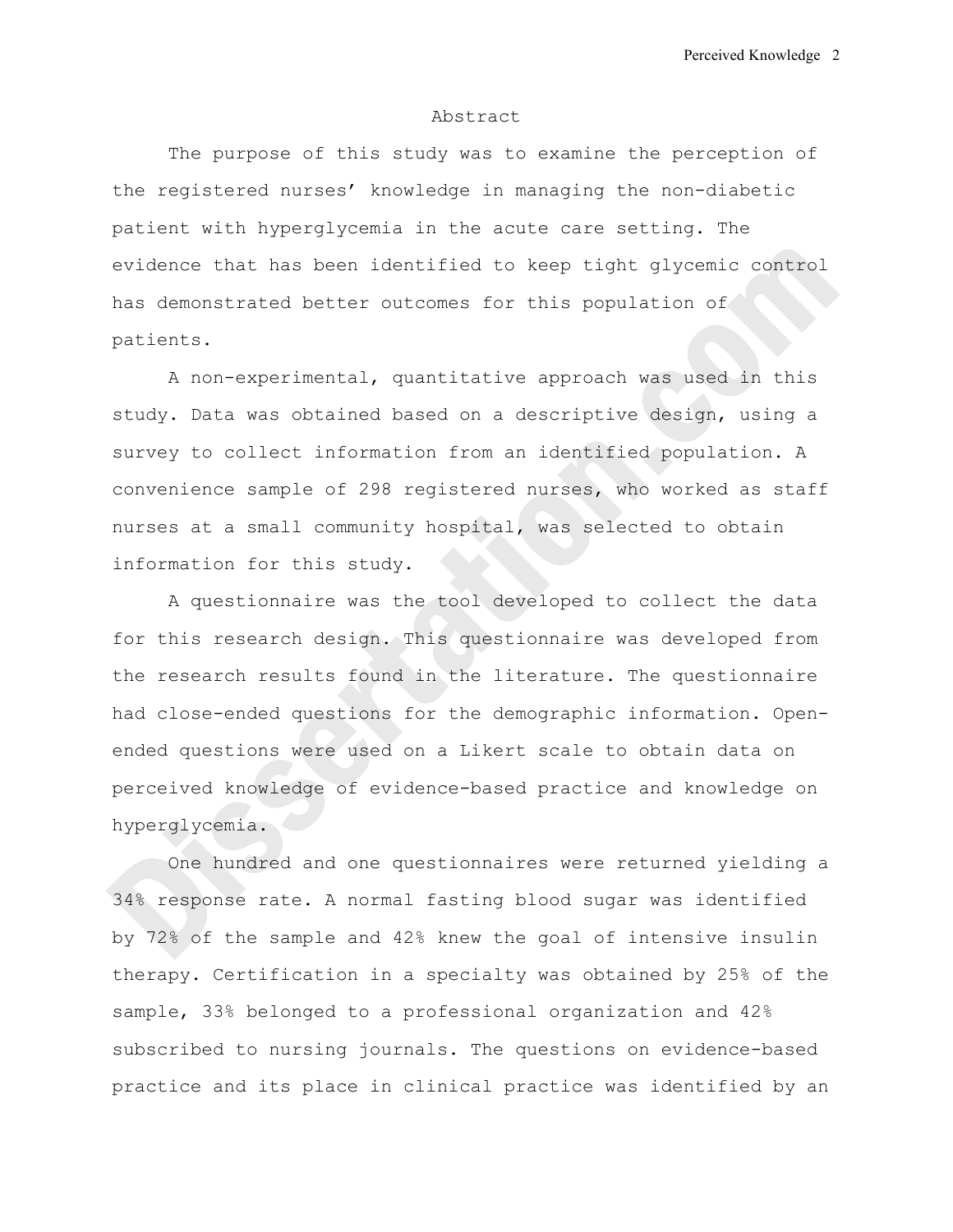overall average of 13% of the sample. The responses on hyperglycemia in the non-diabetic patient showed an overall average of 21% of the sample with knowledge that is supported by research for best clinical practice.

The results of this descriptive study supported the literature that the number one barrier in managing hyperglycemia is lack of knowledge. Evidence-based practice needs to be imbedded in nursing culture. The delivery of nursing care needs to be benchmarked against research, put into clinical practice, and evaluated. Deliberate care with specific outcomes is the standard that will be required.

Identifying the knowledge of the staff in managing hyperglycemia will allow for educational programs to be developed to bring the knowledge base of the staff nurse forward to achieve best practice.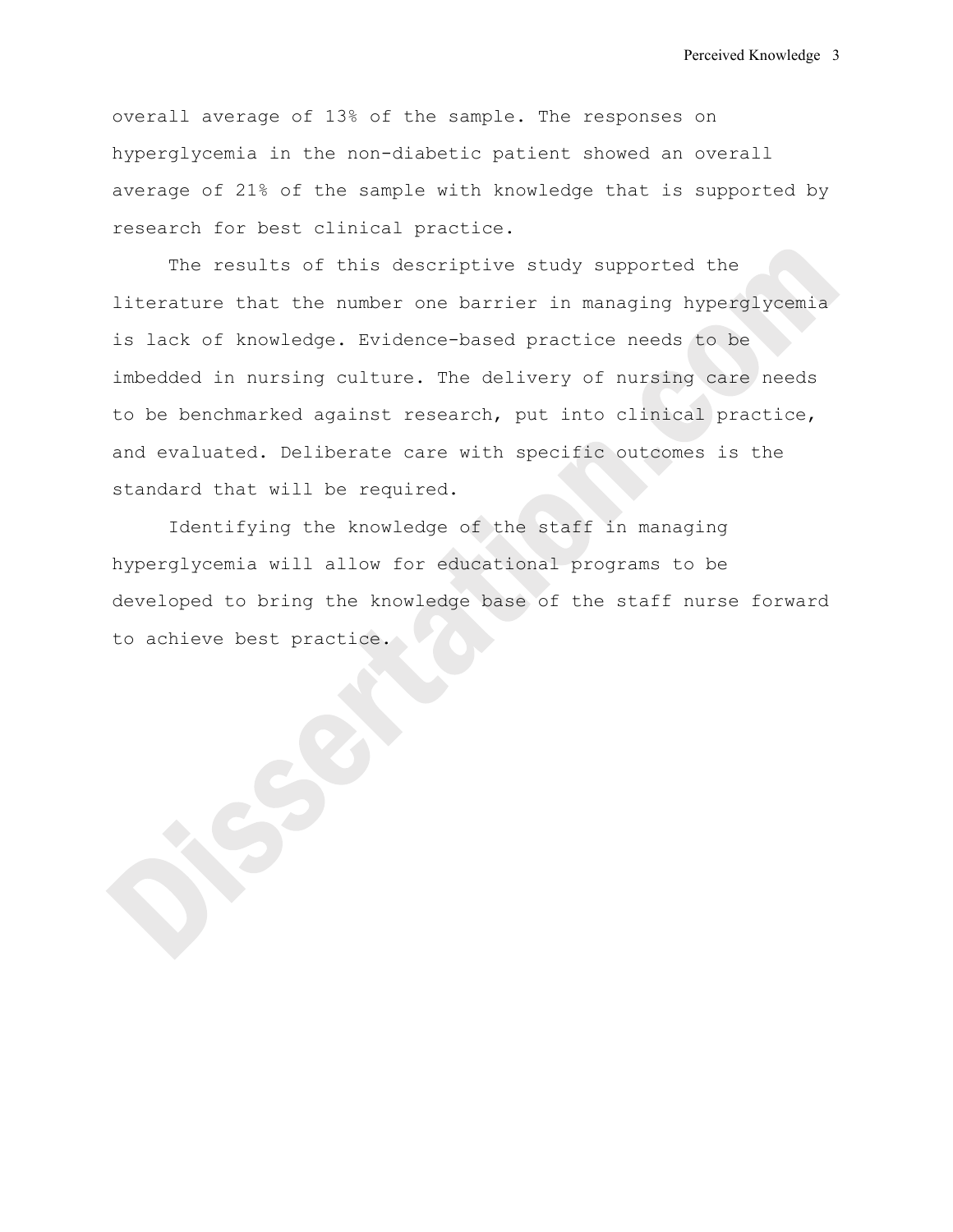# TABLE OF CONTENTS

| Page                        |
|-----------------------------|
|                             |
|                             |
|                             |
|                             |
|                             |
|                             |
|                             |
|                             |
|                             |
|                             |
| Evidence-based Practice24   |
|                             |
|                             |
|                             |
|                             |
|                             |
|                             |
|                             |
|                             |
| Data Collection Procedure40 |
|                             |
|                             |
|                             |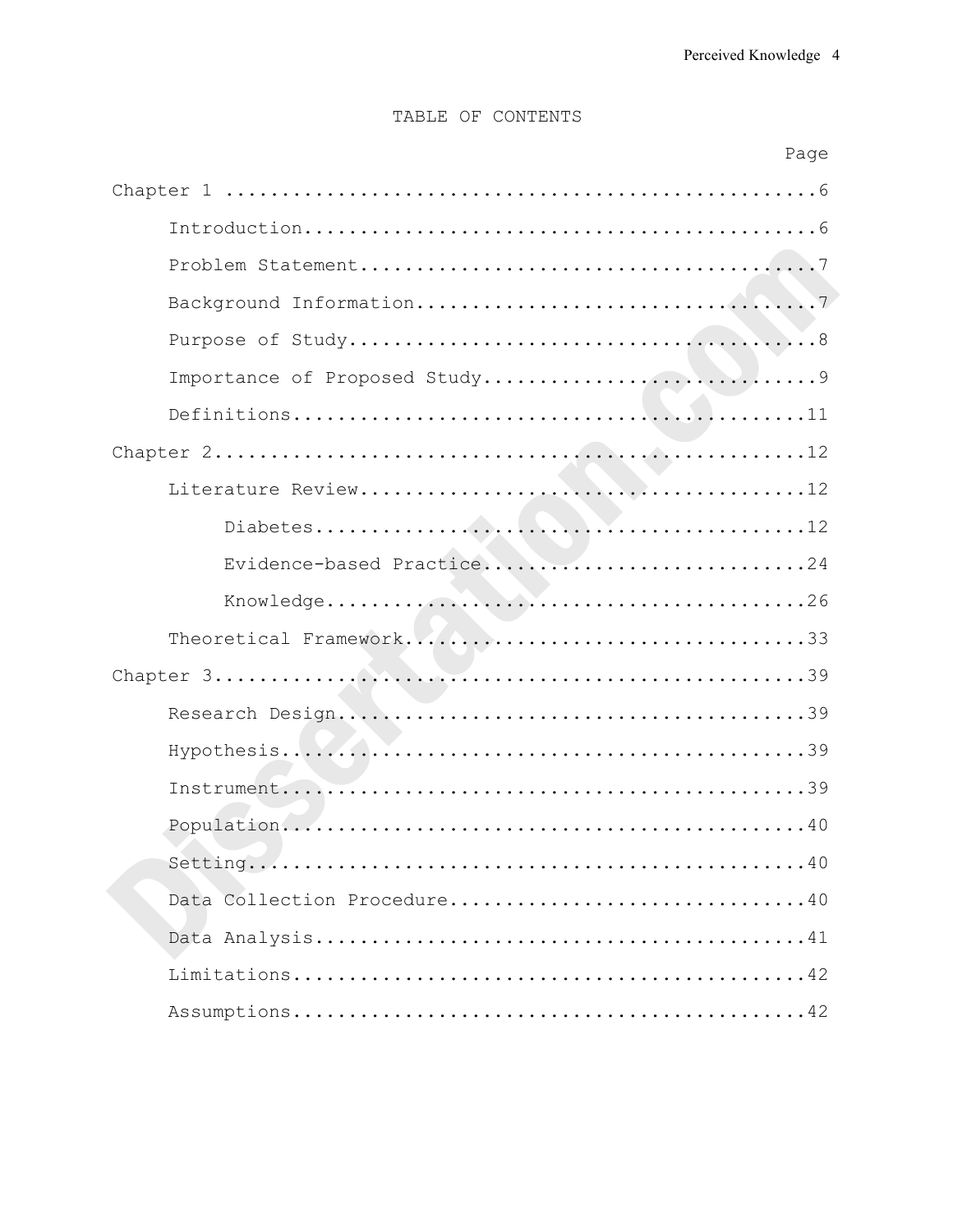# TABLE OF CONTENTS

|  | Page |
|--|------|
|  |      |

| Data Collection Procedures  44 |  |
|--------------------------------|--|
|                                |  |
|                                |  |
|                                |  |
|                                |  |
|                                |  |
|                                |  |
|                                |  |
|                                |  |
|                                |  |
|                                |  |
|                                |  |
|                                |  |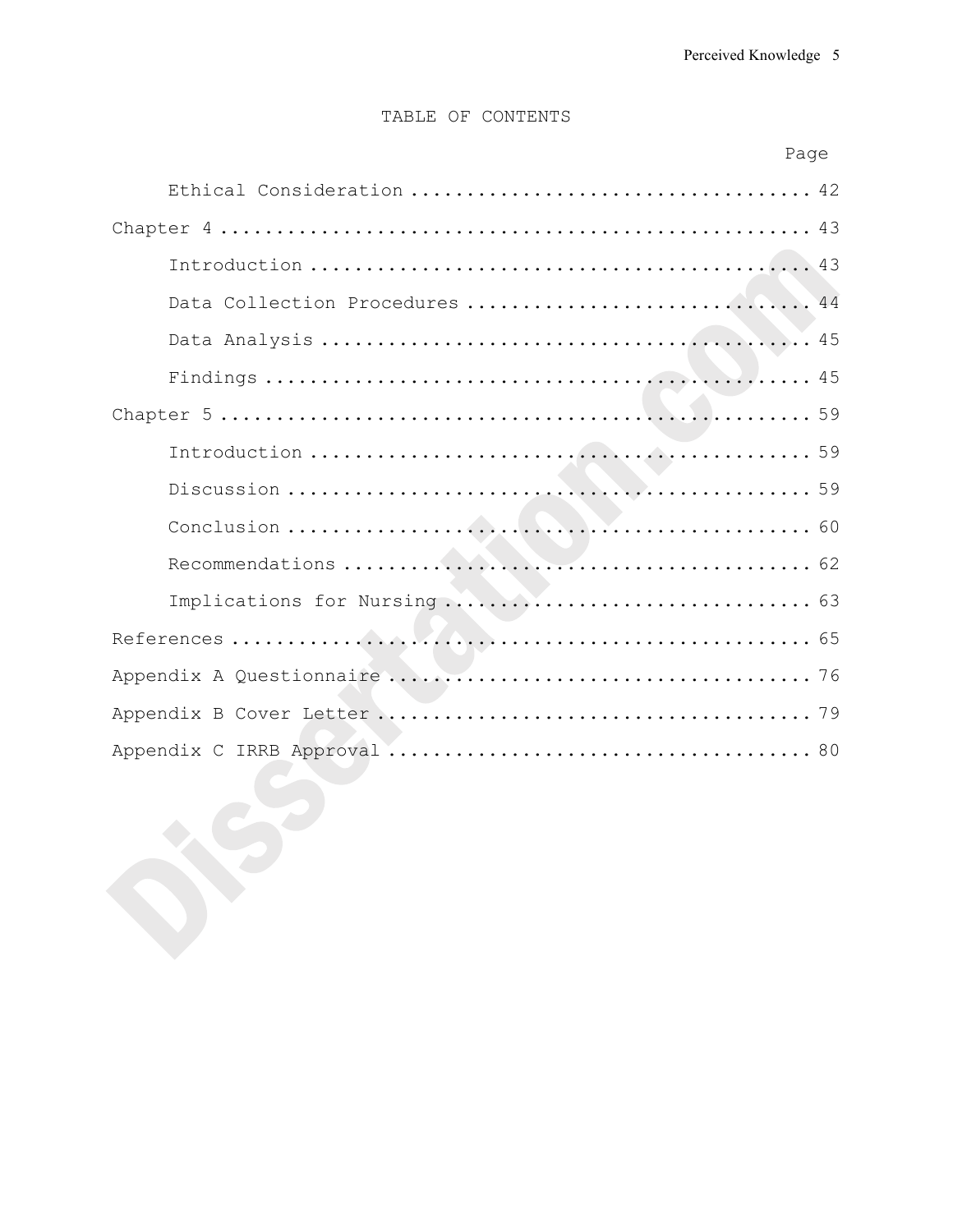#### CHAPTER ONE

#### INTRODUCTION

The delivery of nursing care within the hospital setting is an ongoing system of change. Research efforts by multidisciplinary teams are continuously demonstrating improvements in managing disease processes to improve outcomes for patients. Registered nurses are challenged everyday, as primary care givers, to keep abreast of hospital initiatives to deliver care that meets the best standards as identified through research.

One of the challenges that the registered nurse faces in caring for patients with hyperglycemia is keeping updated with the ongoing research. The challenge that the registered nurse faces is how to keep the knowledge of best practice at the forefront of patient care delivery. The generic nursing education that prepares one to take the board of nursing licensing examination addresses only the knowledge that the novice nurse begins her practice. As the nurse makes the journey from novice to expert, how does the assessment of the nurses' knowledge get evaluated? One's organizational skills and technical skills do not necessarily translate into expertise where critical thinking is needed to keep current with best practice.

Diabetes research is revealing the importance of tight glycemic controls for those with diabetes as well as those without diabetes who have an illness or disease. The American Diabetes Association is identifying, through research, how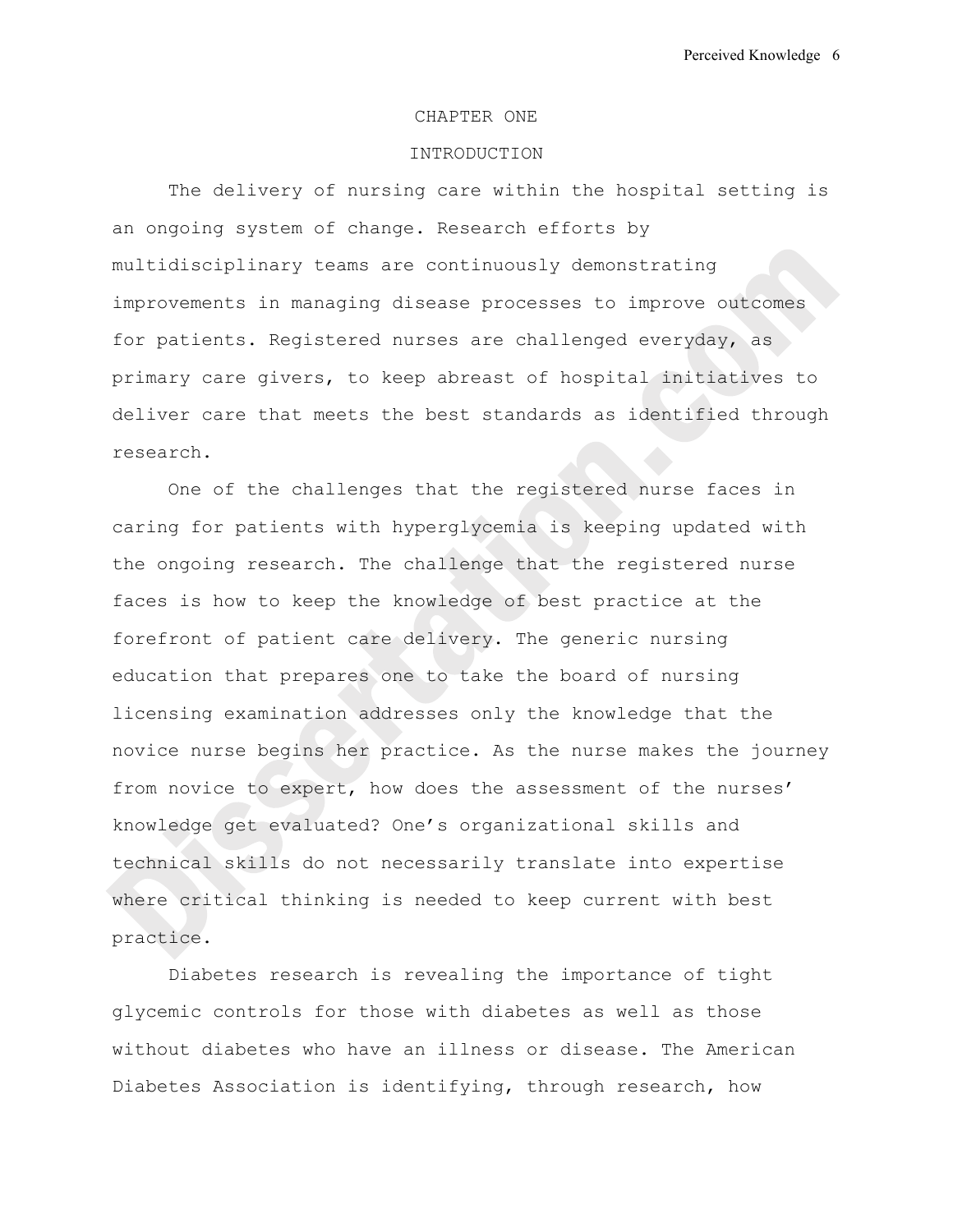imperative it is for homeostasis to occur in the presence of a normal glycemic state. All bodily functions rely on normal blood sugars to keep it running efficiently (Clement et al., 2004).

## Problem Statement

How does the registered nurse keep her knowledge current to effectively manage patients with hyperglycemia using evidence based practice?

#### Background Information

The United States Department of Health and Human Services has identified through evidence that controlling one's blood pressure, cholesterol, blood sugar and weight decreases the adverse effects on health (2000). Reducing health risks with a healthy lifestyle saves lives and reduces costs to the health care system (Hirsch, 2003). Recommendations for educating the public regarding achieving and maintaining health to increase the quality of life should also be part of the care received in the hospital setting.

The Consensus Development Conference on Inpatient Diabetes Control held in December of 2003 identified the need for tighter glycemic controls in order to improve outcomes. The role of insulin in managing patients with and without diabetes provides metabolic control to achieve homeostasis minimizing the complications that can occur. Maintaining normal blood glucose levels during illness has been shown to reduce the length of hospital stay as well as the complications that may occur in the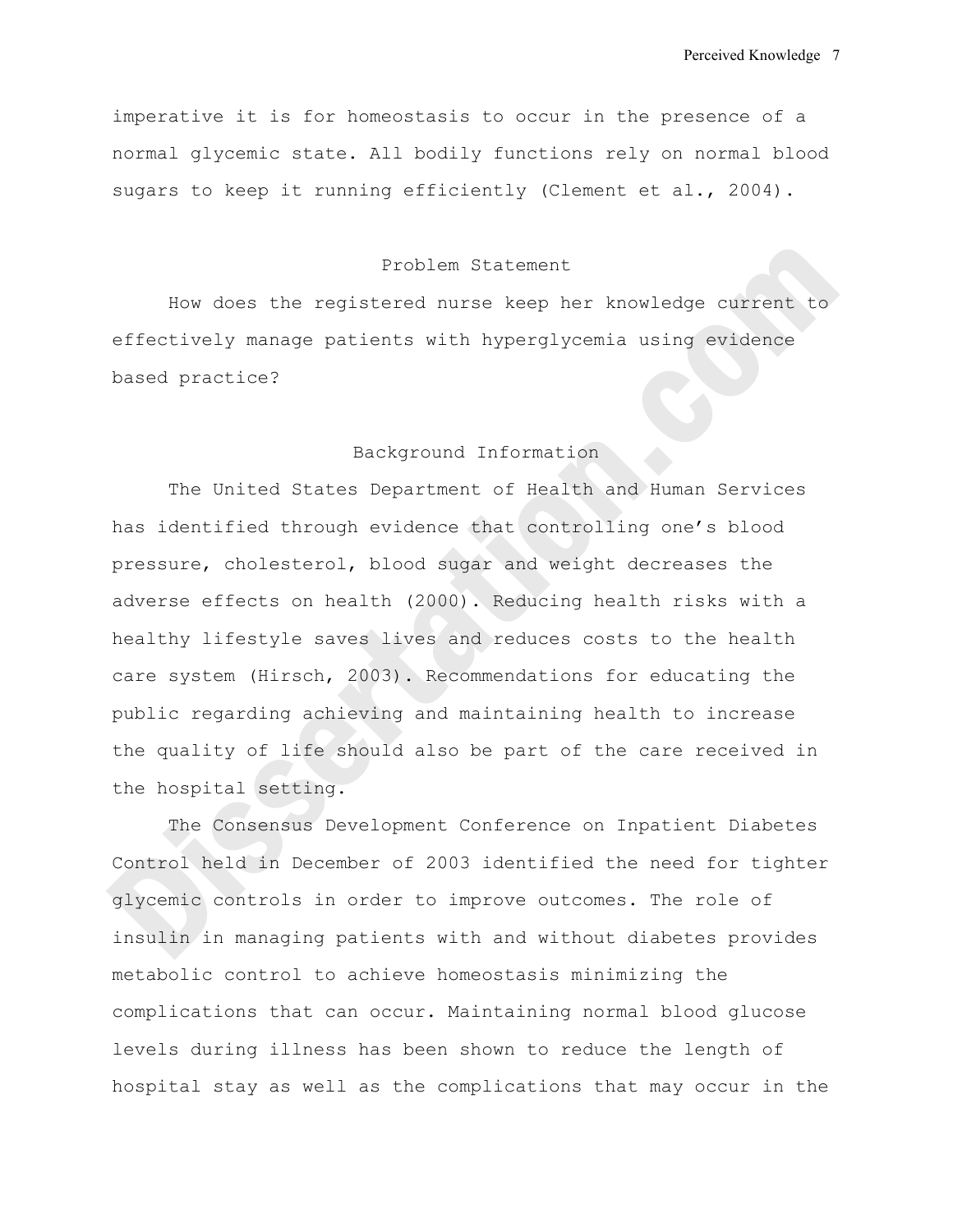presence of hyperglycemia. Decrease in hospital stay reduces cost as reduction in cost care incurred from decreased need for antibiotics, ventilators, dialysis, additional procedures as well as re-hospitalization (ACE, 2003). "Despite the establishment of standards of care published in numerous practice guidelines, optimal clinical outcomes are often not achieved" (Baumann, Chang, & Hoebeke, 2002).

Hospitals are guiding their delivery of quality care by developing standard orders, policies and protocols to keep their standards current with best practice which has been accepted by research. The barriers that exist with changing practice is to change the thinking of the practitioners delivering the care and keeping current with best practice. The data clearly identify that normal glucose levels in the hospitalized patients improves patient outcomes (Hirsch, I., 2005). Lack of knowledge has been identified as the greatest barrier to overcome when lowering the glycemic goals to improve outcomes.

# Purpose of the study

The purpose of this study was to examine the perception of the registered nurses' knowledge in managing the patient with hyperglycemia in the acute care setting. The evidence that has been identified to keep tight glycemic control has demonstrated better outcomes for this population of patients and are the nurses managing these patients delivering the same standards in managing their blood glucose levels?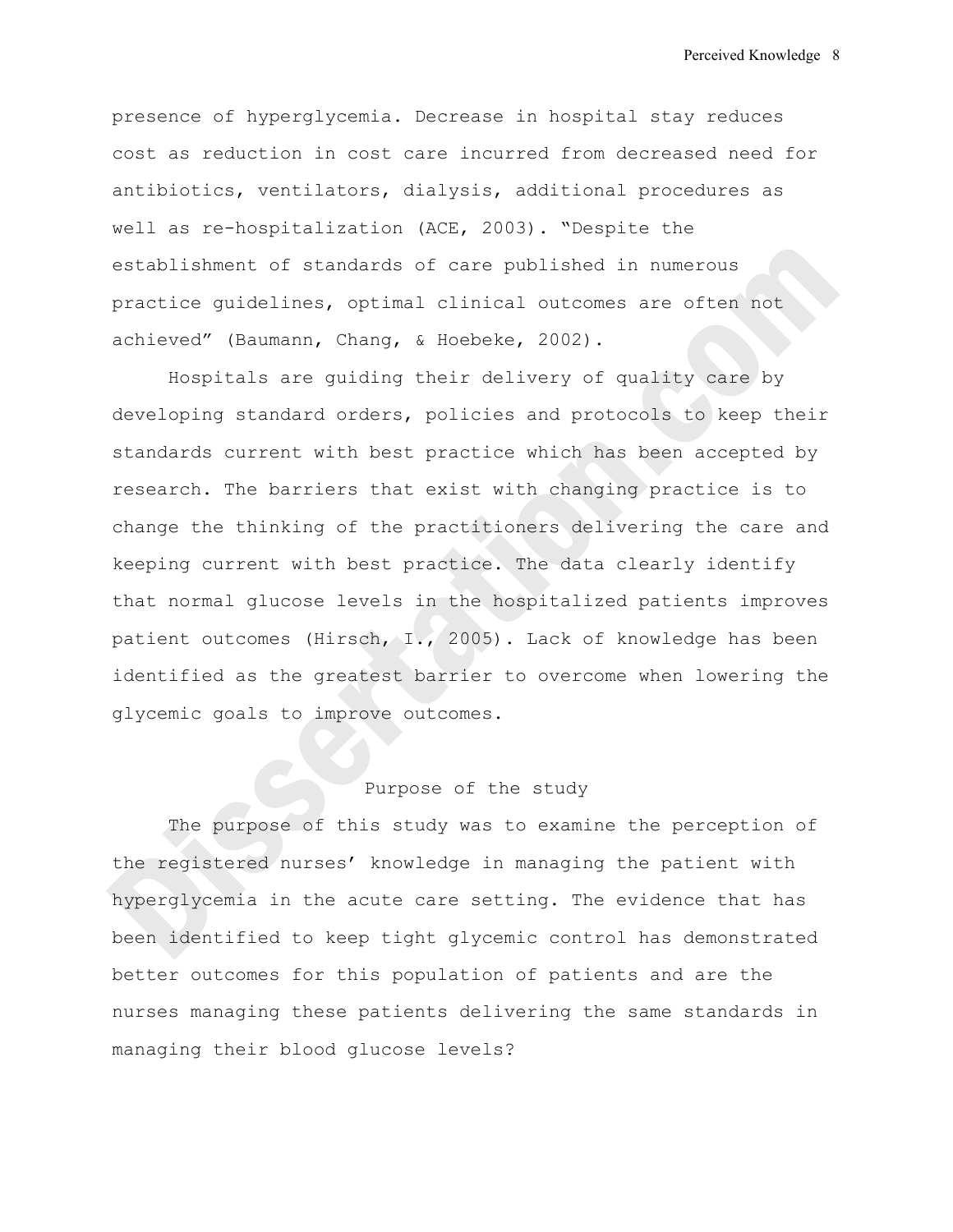## Importance of the Study

The knowledge that is being identified through research indicates the importance of managing hyperglycemia during illness in the non-diabetic patient. Evidence-based practice (EBP) allows for an organized, systematic approach in managing patients with specific disorders and conditions. The literature identify the lack of use of EBP in the clinical setting among nursing. Euglycemic patients have fewer complications and decreased length of stays which translates into cost savings. Nursing needs to evolve their practice so care may be delivered using the knowledge gained from EBP and allowing for more deliberate care with specific outcomes. In an environment of escalating health care costs EBP provides the best practice at the best price. If nursing doesn't engage in EBP then other disciplines, such as reimbursement agencies, will dictate nursing practice which will start an erosion of the nursing profession.

Nursing needs to assess EBP and identify how to bring this practice into the mainstream of delivering patient care by having a paradigm shift in its delivery of care. The barriers that exist and how to overcome these barriers need to be identified. Expanding knowledge of research and EBP and integrating this into practice at the bedside could be a valuable approach to offering patients the best outcomes.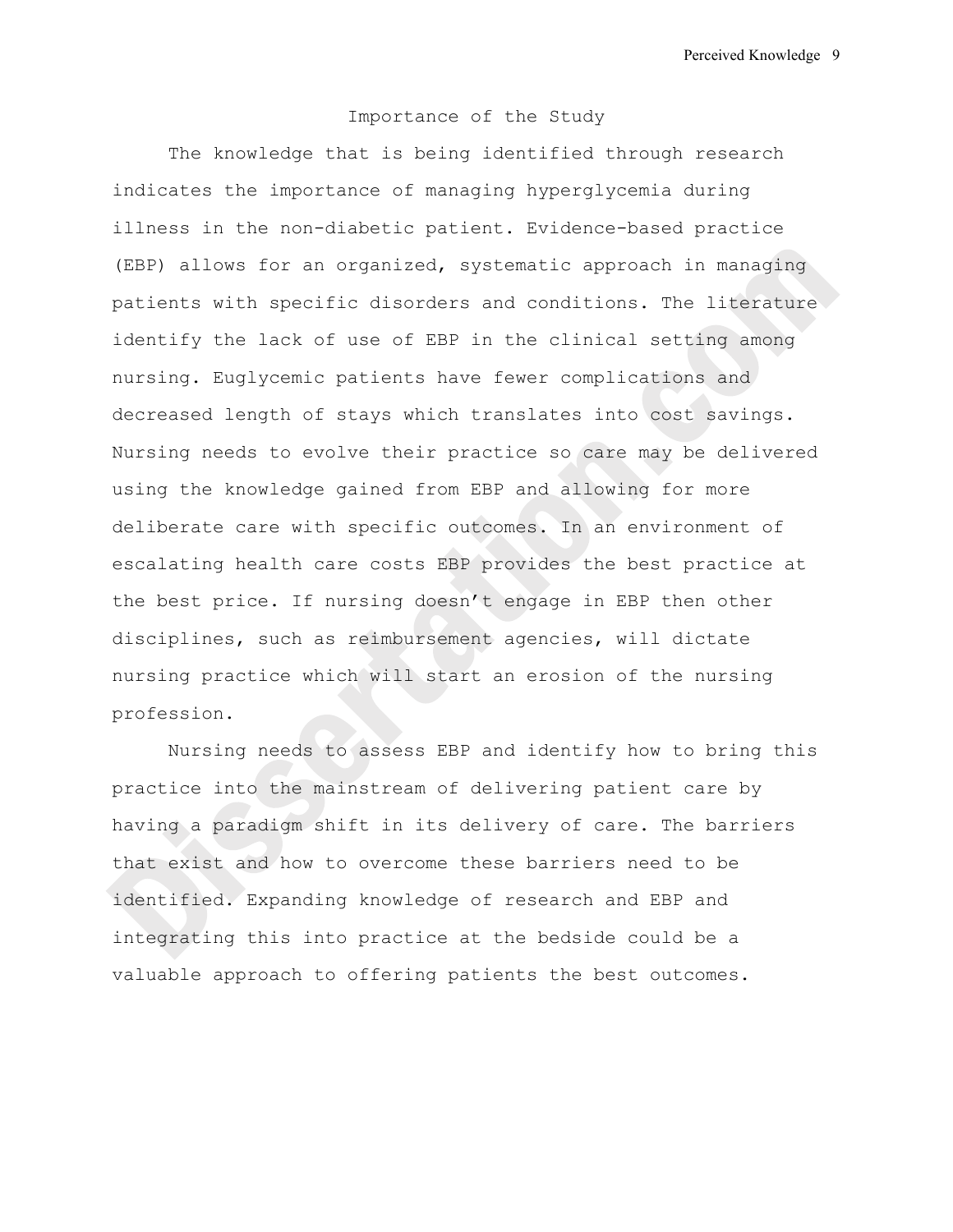## Definitions

Best practice: The best approach to managing patients using evidence-based practice which is the standard.

Cytokines: Extracellular factors that are produced by a variety of cells which change or alter the cells which is important in the body's inflammatory response.

Evidence-based practice: Systematic approach to manage illness or disease based on the best results of research used by health care providers.

Euglycemia: Normal concentration of glucose in the blood.

Staff nurse: A registered nurse whose role is practicing in the delivery of direct patient care.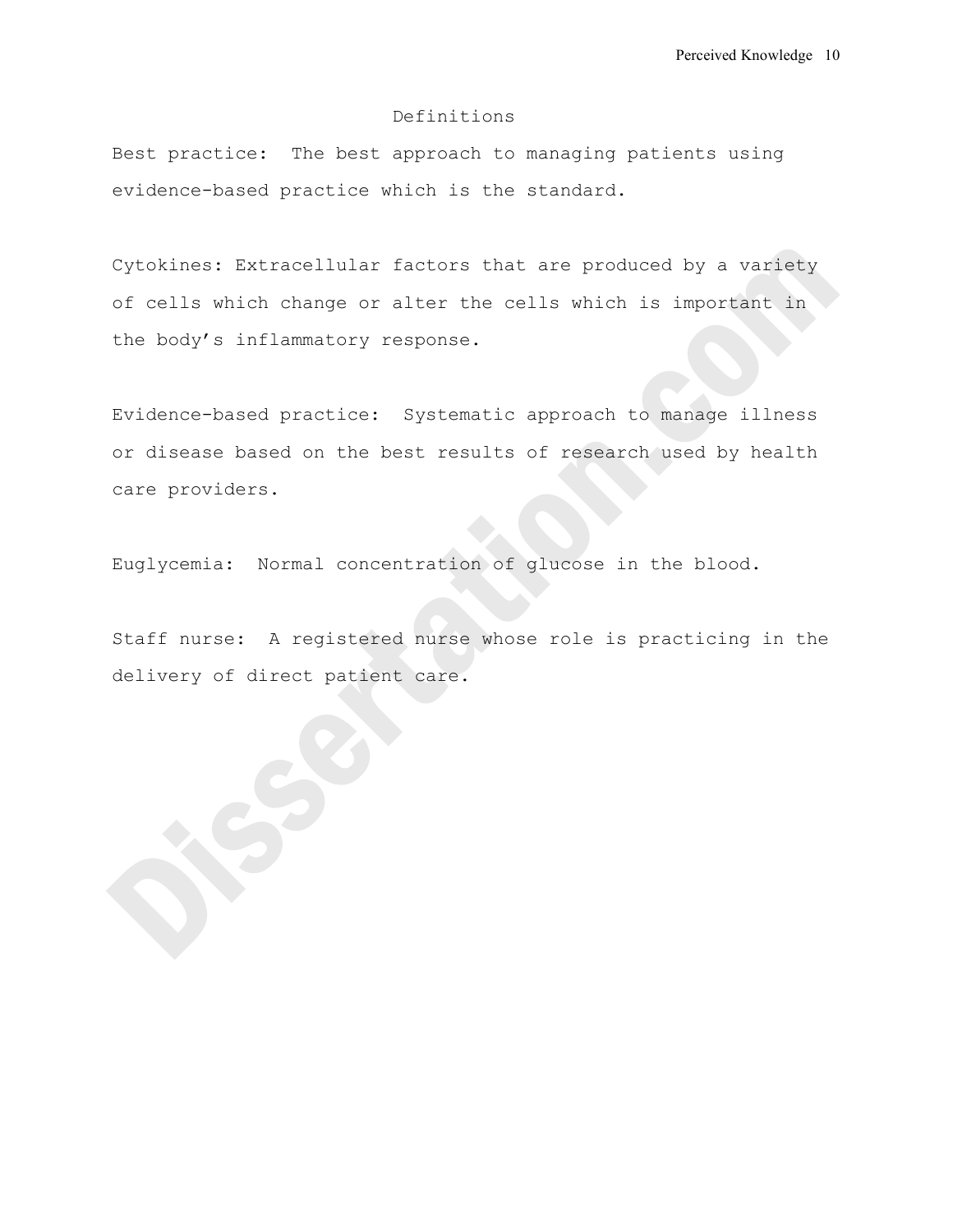#### Chapter Two

## Literature Review

There are 18.2 million people diagnosed with diabetes in the United States. There are 5.4 million people who have diabetes but have not been diagnosed. There are 20 million people with impaired glucose tolerance, a symptom of prediabetes. Diabetes is the  $4<sup>th</sup>$  most common co-morbid condition with hospitalized patients. Diabetes is also the  $5<sup>th</sup>$  leading cause of death in the United States (Leahy & Cefalu, 2002). Diabetes is the leading cause of acute myocardial infarctions, stroke, blindness, kidney failure and non-traumatic amputation. It is estimated that diabetes costs our health care system \$132 billion annually to manage this disease, and its complications, according to estimates from the Center for Disease Control (1998). Based on the evidence that adequate blood sugar control decreases the risk of adverse outcomes (U.S. Department of Health and Human Services, 2000), national guidelines that define clinical outcomes based on patient risk factors have been developed.

## Diabetes

An understanding of the disease of diabetes mellitus is necessary to identify the associated pathophysiology that occurs as this disease progresses. A decrease in the secretion of insulin from the beta cells of the pancreas is the cause of this disease. The pancreas, a primary endocrine organ, is located behind the stomach which contain the beta cells that secrete the hormone insulin, these beta cells are also referred to as the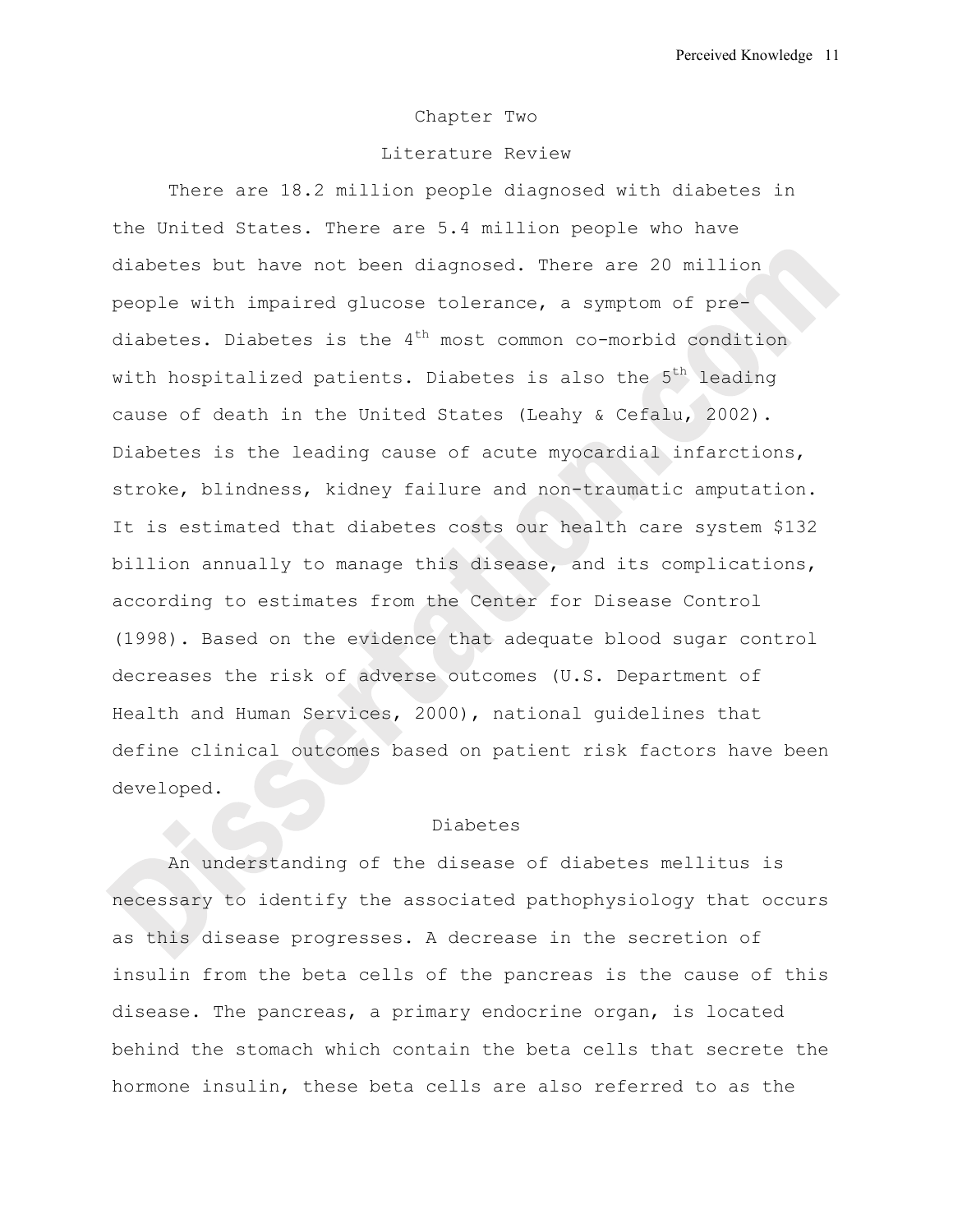Islet of Langerhans. These beta cells which produce the insulin are located throughout the pancreas. A disturbance in the production of insulin interferes with carbohydrate metabolism which has an adverse effect on protein and fat metabolism.

Insulin promotes the utilization of glucose in the body's cells which is needed to maintain normal blood glucose levels. Insulin promotes fatty acid transport and fat deposits into the cells. Insulin promotes amino acid transport into the cells as well as facilitating protein utilization by the cells. Decrease in insulin production by the beta cells is the cause of diabetes mellitus. A lack of insulin prevents glucose from entering the cells allowing the glucose to accumulate in the blood causing a condition known as hyperglycemia (Lewis, Netkeeper & Dirksen, 2000). "Insulin is the key that unlocks the cells, allowing glucose to enter" (Diepenbrock, 2004, p. 257) when glucose is locked out of the cell it remains in the blood. When the cells are deprived of glucose, they starve and cause negative physiological processes since glucose is the fuel that supports the central nervous system. When blood glucose levels are allowed to remain elevated damage occurs to the blood vessels and nerves within the body. This damage is the cause of vascular disease, kidney failure, nerve damage and blindness (Lewis, Netkeeper & Dirksen, 2000).

There are two types of diabetes, Type 1 diabetes is when there is no insulin produced and Type 2 diabetes is when the production is decreased. The cause of Type 1 is still unclear, an autoimmune reaction caused by a virus or an environmental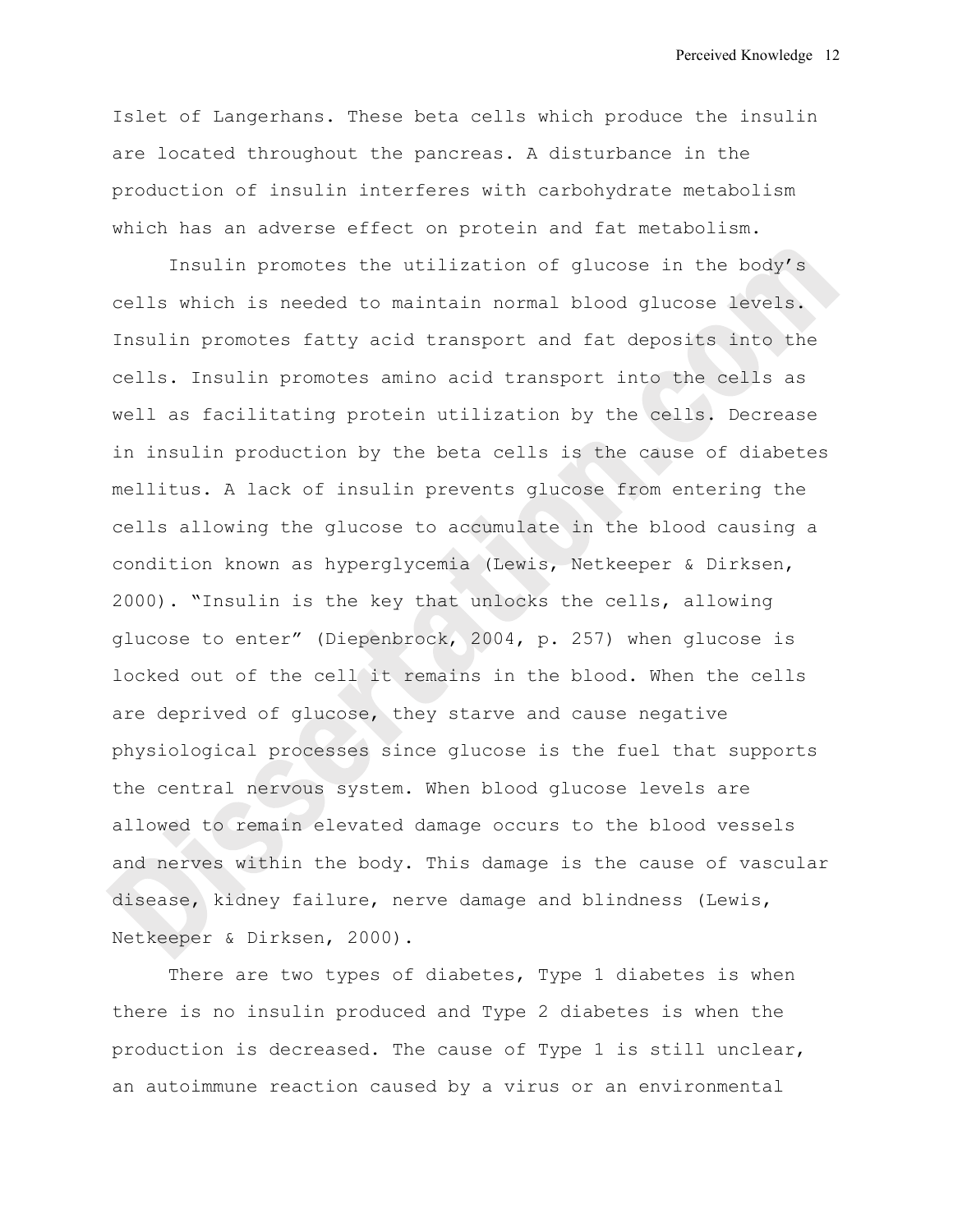factor, which destroys the beta cells, is one theory. Type 2 diabetes is related to beta cell exhaustion due to lifestyle and/or heredity factors. Risk factors such as being overweight, family history, Hispanic, Black or North American ethnicity, and gestational diabetes during pregnancy, are all felt to predispose one to Type 2 diabetes (Fong et al., 1993).

Type 1 diabetes is when there is no insulin secreted due to destruction of the beta cells requiring exogenous insulin to be taken to maintain homeostasis. These cells, once destroyed, do not regenerate. Type 2 diabetes results when there is exhaustion of the beta cells due to increasing need for insulin to move glucose into the cell (Fong et al., 1993).

Insulin deficiency causes glucose to build up in the bloodstream instead of being transported to the cells and used for energy. Eventually the blood sugar rises and the kidneys can not reabsorb the sugar and the excess glucose is excreted in the urine. When excess glucose is excreted the body has an increased need for water to excrete the glucose which causes excessive thirst to replace the water loss. This is the hallmark sign of diabetes. Since there is not enough glucose available for cellular oxidation the body burns protein and fat which produces ketones. These highly toxic ketones, the most common is acetoacetic acid, accumulates in the blood and acidosis develops. These acids are excreted through respirations and urine which cause the breath to be fruity and the urine to have a sweet odor. If the acidosis is severe, diabetic coma and death can occur (Smith et al., 2005).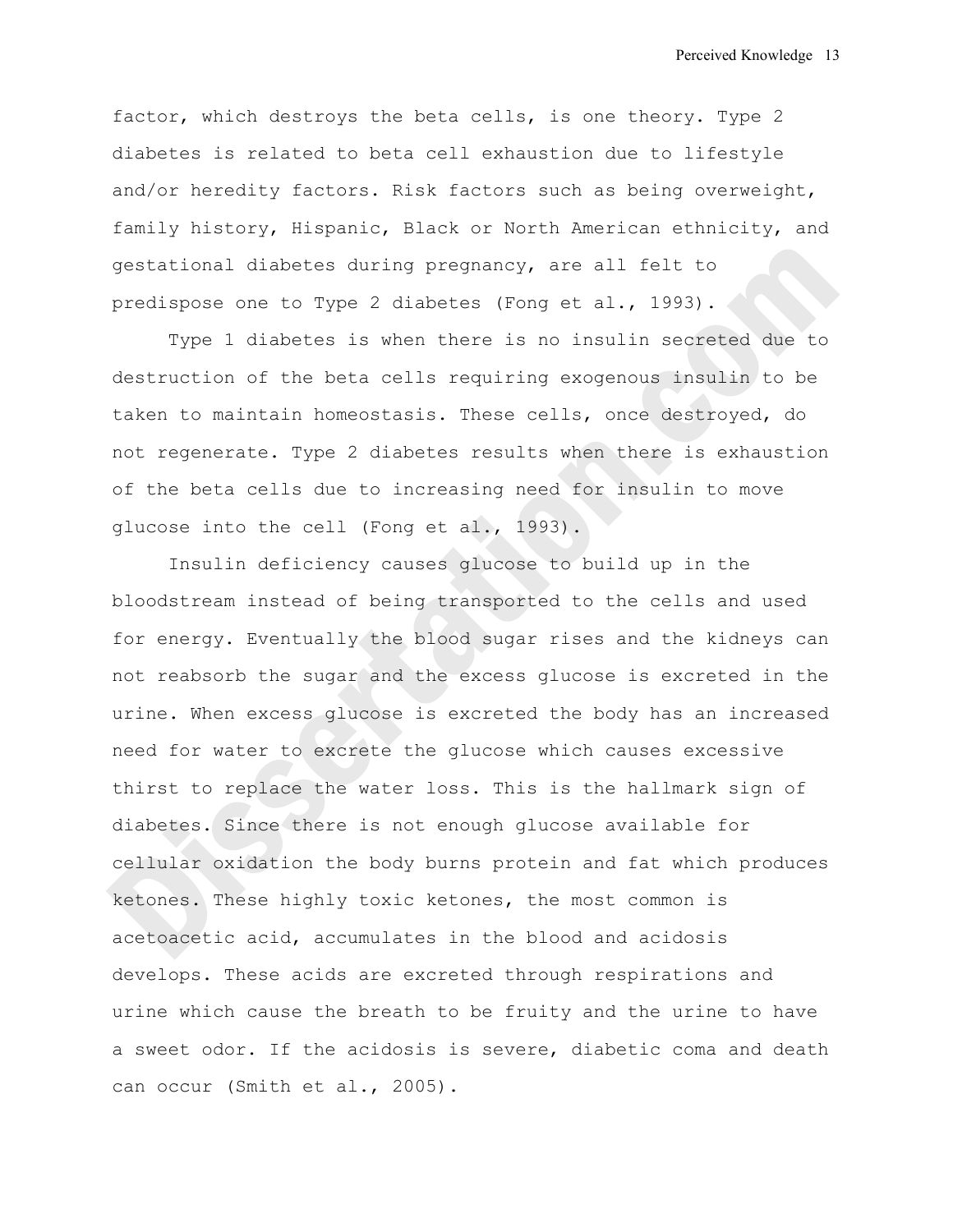Through diabetes research, the effects of hyperglycemia without diabetes has been identified as having significant adverse effects on health (Van de Berghe, 2004). Hyperglycemia increases the risks for cardiovascular disease. The patient will have larger myocardial infarctions and larger strokes (Ceriello et al., 2004). Hyperglycemia can be a marker of illness and will indicate a poor outcome (Krinsley, 2003). Keeping patients euglycemic, blood glucose levels within a normal range, during illness, allows for improved metabolic control (Van de Berghe, 2004).

The diabetic research has identified the role of hyperglycemia in the diabetic patient as well as those without diabetes. The American College of Endocrinology and the American Association of Clinical Endocrinologists identify early detection and aggressive management of hyperglycemia is needed to improve outcomes (ACE, 2004). Elevated blood sugars during illness have been identified as contributing to poor clinical outcomes associated with increased length of hospital stay, from 4.5 days to 9 days, leading to increase costs, as well as increased morbidity and mortality. The need for nursing home care after discharge is increased as a result of hyperglycemia (Clement et al., 2004).

Hyperglycemia in the acute myocardial infarction patient is a strong predictor of a poor outcome (Malmberg et al., 1999). Hyperglycemia in the acute myocardial infarction has a five time risk of serious complications and a four time risk of dying before discharge compared with the patient whose blood sugar is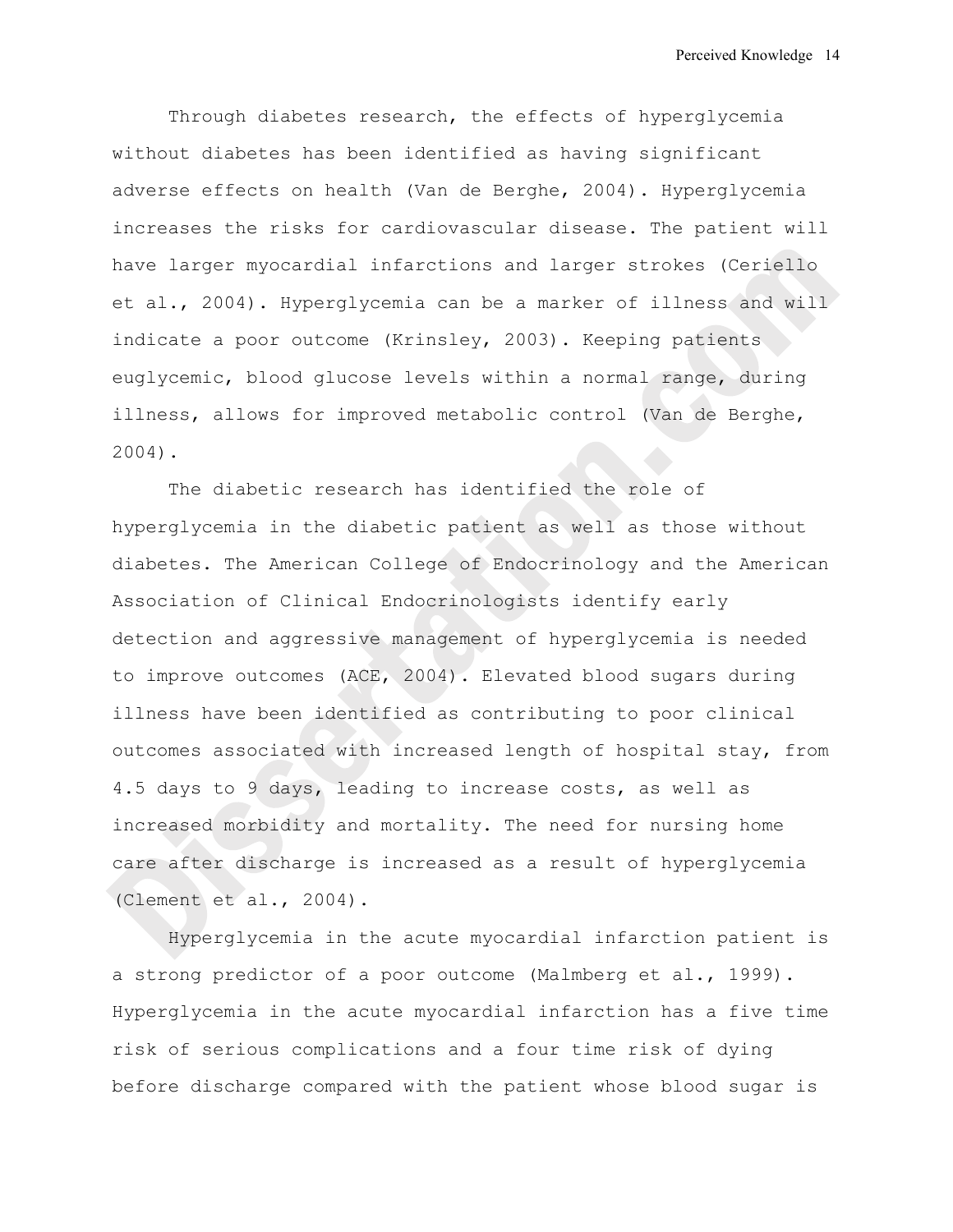kept within the normal range. Hyperglycemia alters the ischemiareperfusion process and reduces the coronary collateral blood flow needed to minimize cellular myocardial death (Clement et al., 2004). Acute myocardial infarction patients whose blood sugars are allowed to remain elevated have an increased risk of developing congestive heart failure compared with those patients whose blood sugars were normal. Correcting hyperglycemia in the myocardial infarction patient has been identified through research to improve outcomes (Capes et al., 2000).

Hyperglycemia that is not corrected within the first 24-48 hours after surgery is the greatest predictor for post-operative infections resulting in serious complications. Cardiac surgery patients with hyperglycemia have an increased rate of deep wound infections and mortality (Furnary et al., 2004). Research has demonstrated that hyperglycemia depresses the immune system decreasing the process of phagocytosis to occur. (Bridges & Dukes, 2005). Hyperglycemia is a marker for systemic inflammation in response to infection since elevated blood sugars inhibits the body to fight infection. (Ahrens & Vollman, 2003).

Maintaining euglycemia during an acute stroke is vital in minimizing residual deficiencies (Bhalla, & Hargroves, 2004). Maintaining a normal blood sugar for the first 24 hours after a stroke decreases ischemia to the brain (Bhalla & Hargroves, 2004). Hyperglycemia contributes to abnormalities in the clotting cascade leading to thrombosis (Clement et al., 2004) which places the stroke patient at risk for further cerebral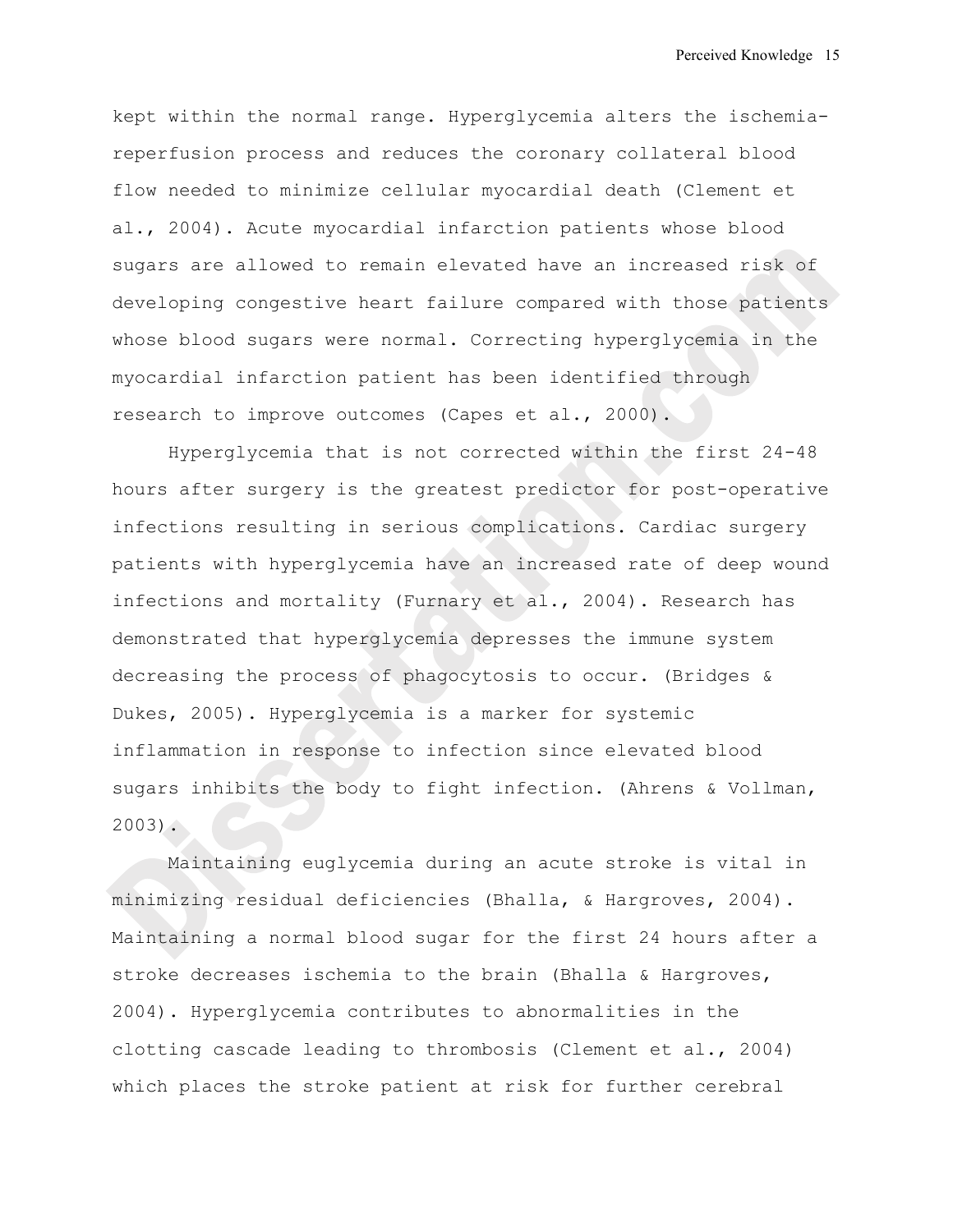damage. Maintaining a normal blood sugar during this period decreases sepsis, renal failure and mortality (Gray et al., 2004).

The damage done by being in a hyperglycemic state has been clearly documented. A crisis occurs when diabetes is not diagnosed or under treated when the body is undergoing stress (Lewis, Heitkemper & Durksen, 2000). Each time the body is insulted by illness or disease there is a physiological response that naturally occurs in everyone, and that is stress. Stress plays a very important role in illness. Stress increases hormones and cytokines, increasing the body's need for insulin. Therefore, during the stress that results from a pathophysiological condition, exogenous insulin may be needed to correct hyperglycemia (Bloomgarden, 2004). Stress hyperglycemia has been associated with increase in mortality and poor recovery after a stroke and myocardial infarction due to its effect on the vascular system (Capes et al., 2001). A common belief in health care is that stress-induced hyperglycemia is normal. Contrary to that belief, research clearly demonstrates poor clinical outcomes from stress-induced hyperglycemia (Olga et al., 2004).

Certain diseases, by their own pathophysiology, inherently induce altered glucose metabolism causing hyperglycemia, such as cancers, infection, myocardial infarction, Chronic Obstructive Pulmonary Disease, HIV, hyperthyroidism, hypothyroidism, malabsorption syndromes and depression. Patients having surgery who have suffered trauma are also at risk for developing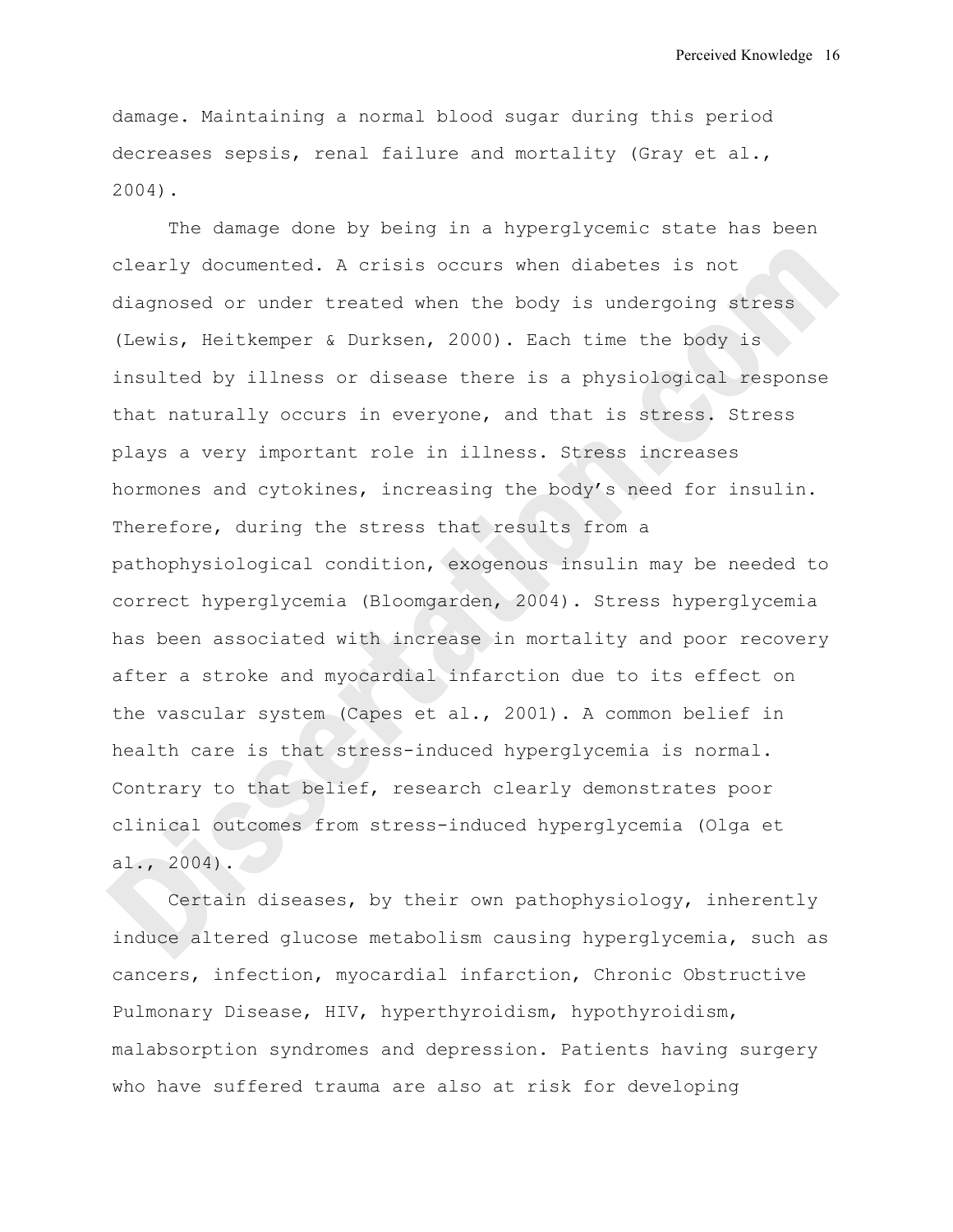hyperglycemia (Furnary, 1999).

Certain medications can also cause an elevated blood glucose level. Patients that are on antiretroviral medications, beta-blockers, immunosuppressants, nicotinic acid, phenytoin, pseudoephedrine, steroids, thiazide diuretics are at risk for hyperglycemia and must be checked frequently so they are not living with elevated blood sugars (Furnary, 1999).

Activities within the hospital setting also induce hyperglycemia. Being placed on bedrest, limiting physical activity, causes an elevated blood sugar. Appetite changes that occur due to hospitalization can cause blood sugar fluctuations due to change in balance of foods and decrease intake due to decrease in appetite (Qing et al., 2004).

The landmark DIGAMI (Diabetes and Insulin-Glucose Infusion in Acute Myocardial Infarction) study provided the outcome data to support tight glycemic control in all patients, not just those patients with diabetes. This study looked at 600 patients with an acute myocardial infarction and managed them randomly with either traditional care (whatever care the primary care physician decided upon) or aggressive care using insulin to keep glucose levels normal. There was a 30% decrease in mortality in those patients who were kept euglycemic with insulin. Published in 1999, there were many critics and care was never standardized (Malmberg et al., 1999).

Dr. Greet Van den Berghe et al. published their one year study in 2001 involving insulin therapy on 1,548 surgical patients in an Intensive Care Unit and got the attention of the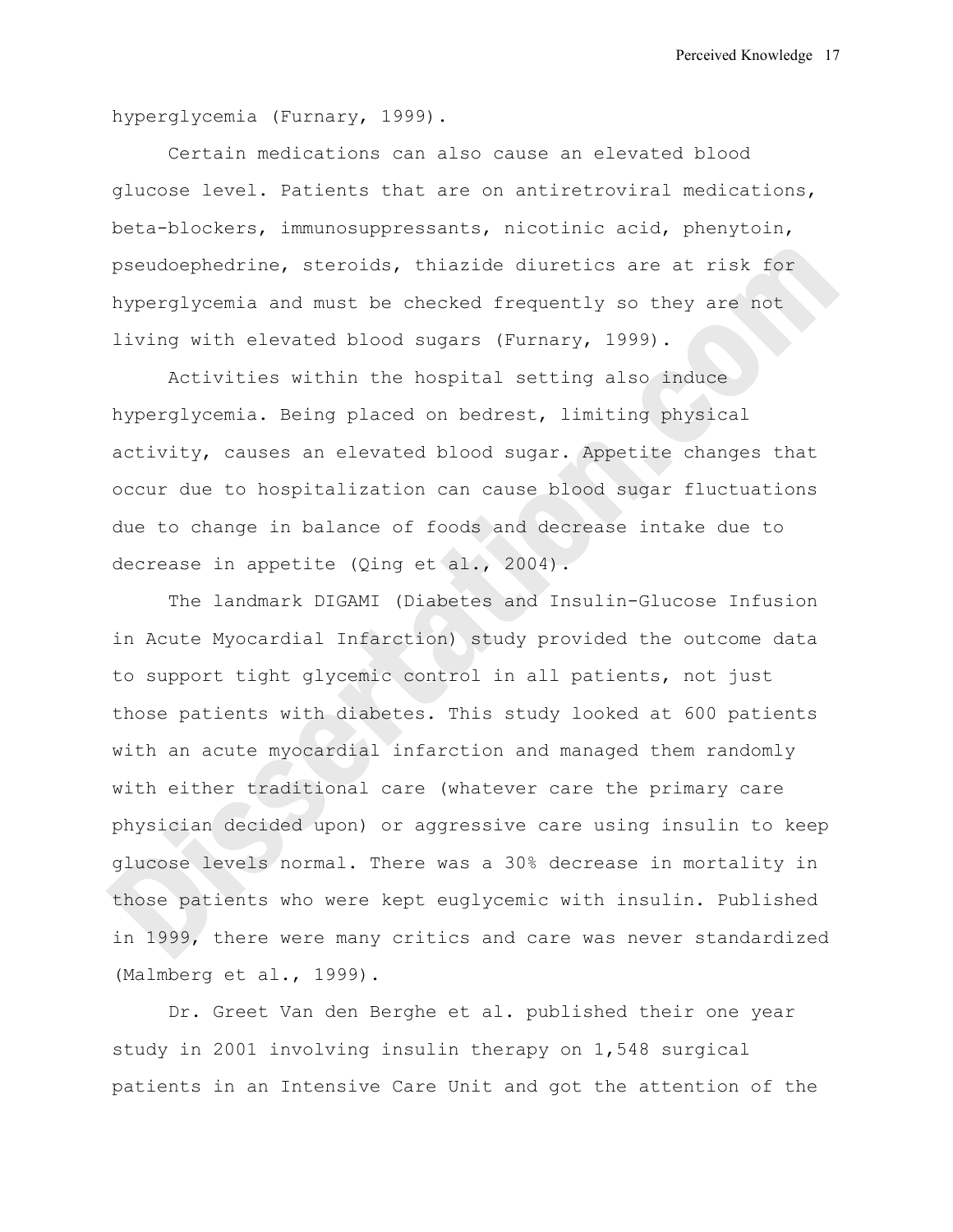whole medical field. This study looked at critically ill patients and hyperglycemia. These patients were randomly selected to receive intensive insulin therapy by infusion (maintaining blood glucose levels between 80 and 110 mg/dL) and conventional treatment (starting treatment if blood sugar level goes above 215 mg/dL and maintaining the blood sugar level between 180 and 200 mg/dL) with intravenous insulin. The data from this study were overwhelming to the medical world. The intensive insulin therapy groups' mortality decreased from 8% to 4.6%. These patients needed fewer days on mechanical ventilation, hemodialysis, and the need for blood transfusions was reduced by 50%. Lengh of stay in the Intensive Care Unit was reduced compared with those patients who received conventional treatment. Blood sepsis decreased by 46%, kidney failure by 41% and polyneuropathy by 44%. This therapy reduced in-hospital mortality by 34%.

The Van de Berghe study demonstrated the link between hyperglycemia and the adverse effects it causes in the presence of disease. Dr. Hirsch (Titus, 2004, p. 2). calls the Van de Berghe study "the biggest, most important randomized study to look at the importance of tight glycemic control." This study will direct appropriate care of patients with hyperglycemia.

A study published in the journal *Circulation* (Chaudhuri et al., 2004) looked at patients who had an acute myocardial infarction and received the drug TPA which is used to dissolve the obstructing blood clot to open the coronary arteries to allow reperfusion. Patients who received intravenous insulin to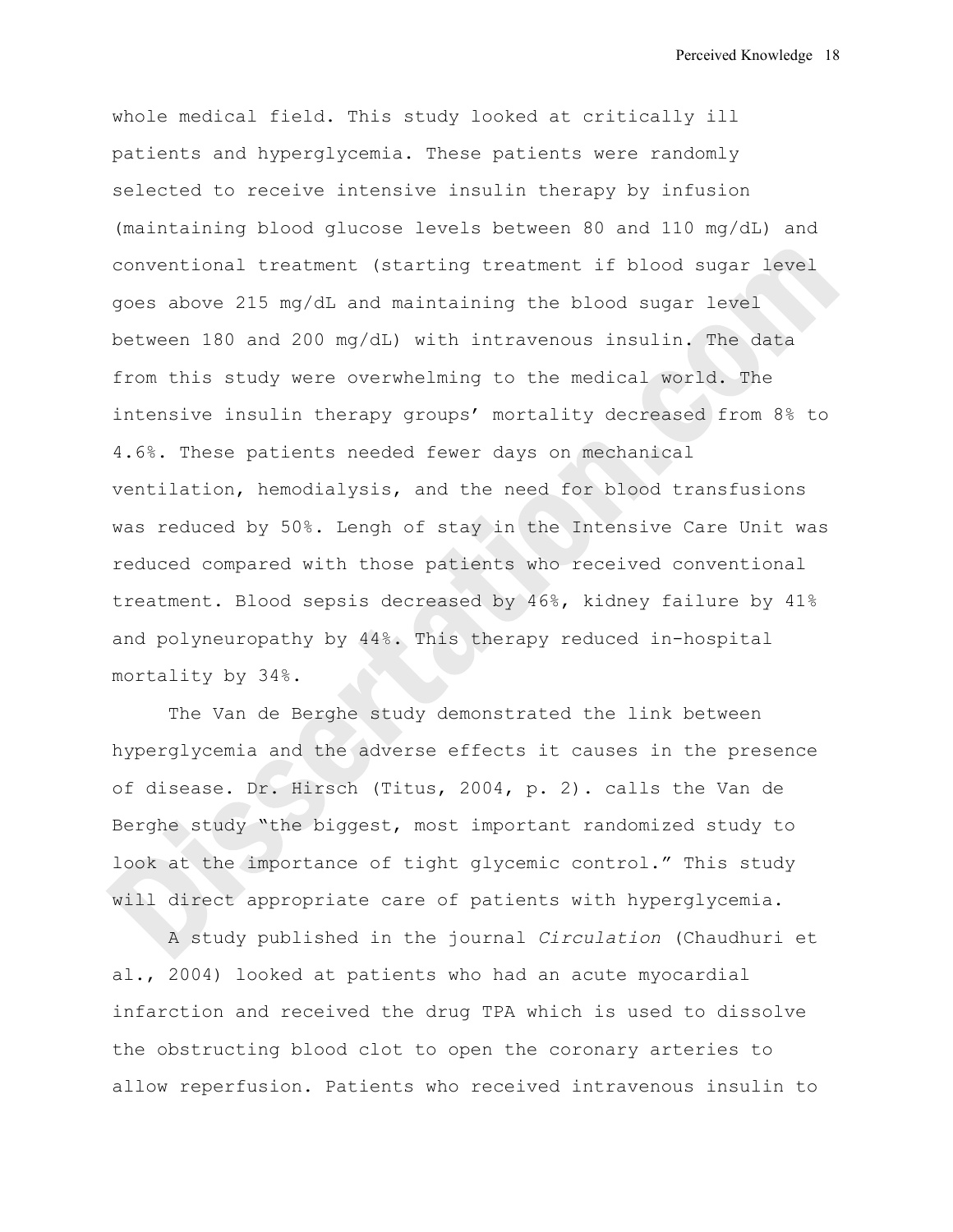keep their blood sugars normal had a 30% reduction of dead heart muscle which demonstrated a smaller myocardial infarction.

Ongoing research is clearly defining how maintaining a normal physiological balance of plasma glucose is essential for well being. The American Diabetes Association (ADA) annually updates the guidelines for managing diabetes in clinical practice using the most current data available through research. Through the information learned through diabetes research, new knowledge is presented on how to manage non-diabetics who develop hyperglycemia as a result of pathological stress. The 2004 ADA recommendations for achieving a healthy state has become the standard for everyone by maintaining a blood pressure less than 130 mm Hg systolic and less than 80 mm Hg diastolic and keeping the A1c less than 7%. The A1c test measures the glucose attached to the hemoglobin which gives an index of glycemic control for the preceding 2-3 months since hemoglobin in the red blood cell has a half life of 60-90 days (Leahy & Cefalu, 2002). The Adult Treatment Panel III [ATP III] of the National Cholesterol Education Program supports the lowering of the lipid profile cholesterol less than 200 mg/dL, LDL less than 100 mg/dL, HDL greater than 40 mg/dL (men), greater than 50 mg/dL (women), and triglycerides less than 150 mg/dL. Blood sugar goals are 80-110 mg/dL for critical patients who are not eating and 110 mg/dL before a meal, for those less ill who can eat, and 180 mg/dL maximum glucose for these patients after they eat (Brinton, 2005) (see Table 1). Tight control of the blood glucose level causes a beneficial homeostatic effect (Colin,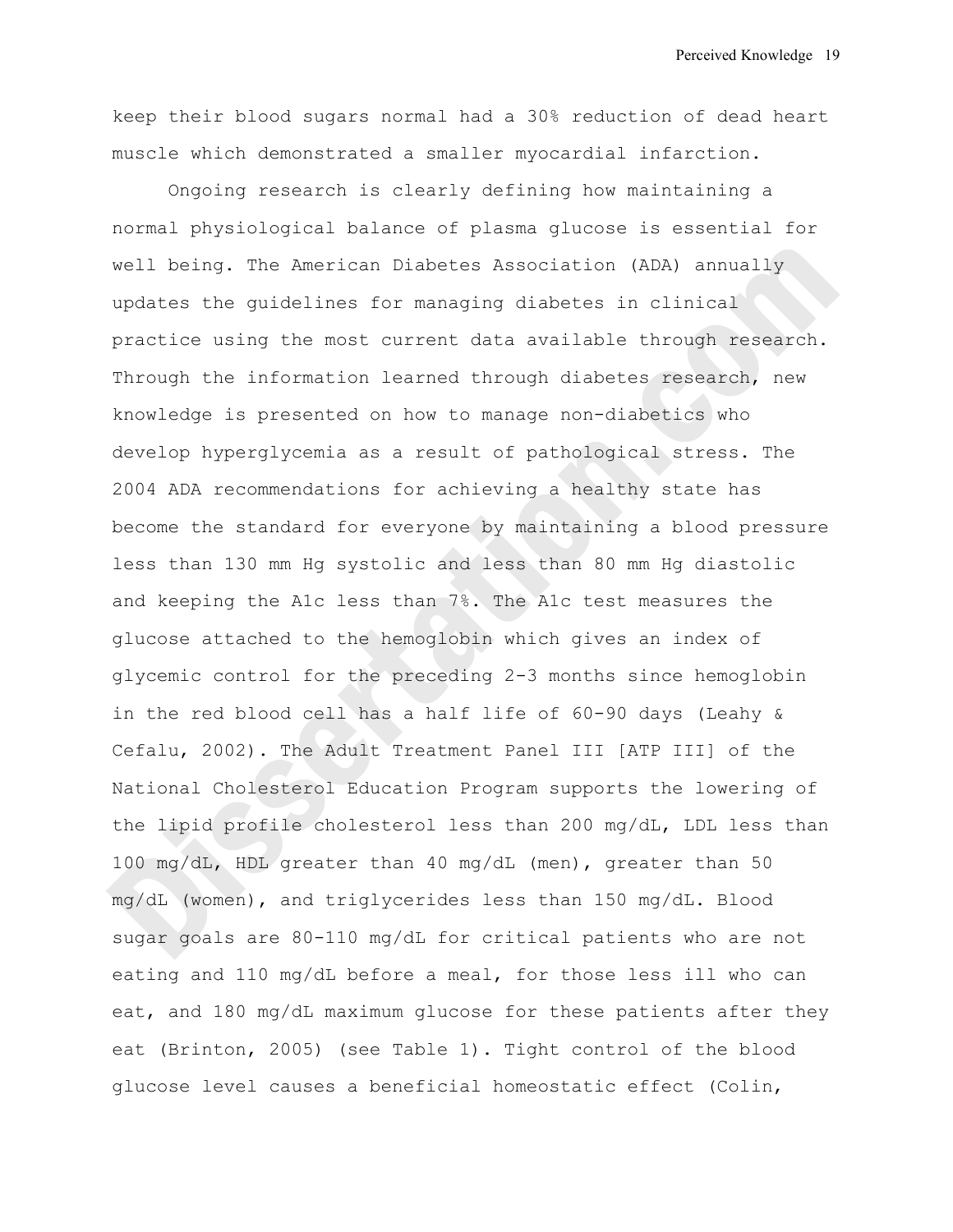2004).

Table 1

# **Glycemic Targets in Hospitalized Patients**

**Intensive Care Unit**

**110 mg/dl**

**Non-Critical Care Units**

**110 mg/dl preprandrial**

**180 mg/dl maximal glucose**

**Source: American Association of Clinical Endocrinologists**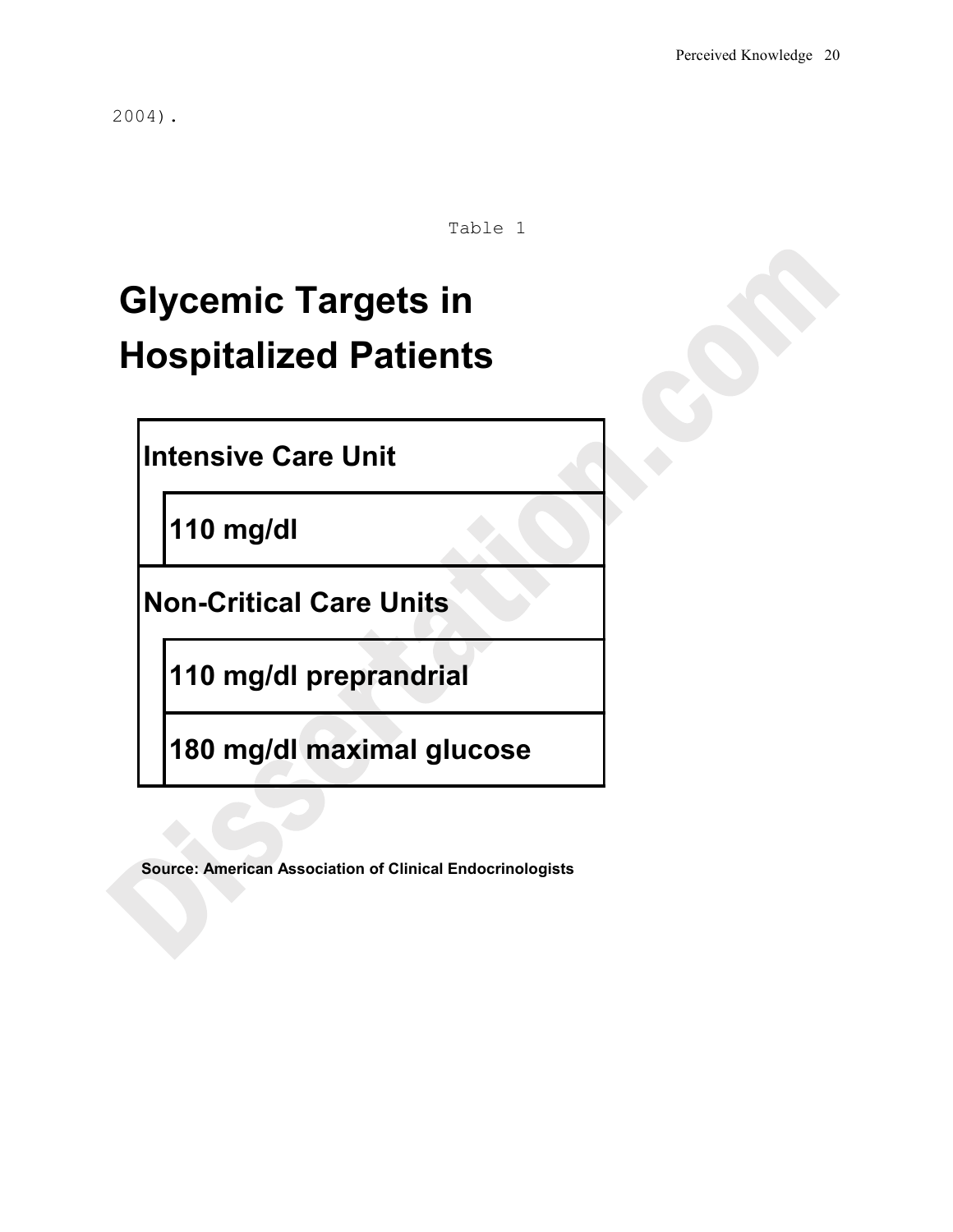Microvascular and macrovascular complications that result from diabetes has been demonstrated through research that the non-diabetic patient can exhibit these same complications in the presence of illness. Evidence clearly supports the need for strict glucose control and that it can only be done through structured care (Renders et al., 2001).

In their position statement, the American College of Endocrinology identifies four effects of managing hyperglycemia with the use of exogenous insulin. Hyperglycemia elevates free fatty acids which contributes to poor outcomes, especially cardiac arrhythmias. Hyperglycemia stimulates inflammatory growth factors which hinder cellular recovery after an acute myocardial infarction. Hyperglycemia inhibits nitric oxide production resulting in vasoconstriction inhibiting oxidation and the body's response to inflammation. Finally, hyperglycemia has been linked to development of pro-inflammatory cytokines, which alter the cells ability to fight infection (ACE, 2004).

Prompt glucose control should begin once the patient enters the Emergency Room or is a direct admission from the physician's office. Stress hyperglycemia is associated with any acute illness (Sakharova, 2004). "It is clear that hyperglycemia in the hospital setting has been ignored for too long throughout the United States" (Moghissi, 2005, p. 1693). Elevated blood sugars are common yet rarely treated (Kosiborod et al., 2005). Initial patient assessment should include blood sugar levels, with appropriate insulin therapy, to minimize the adverse effects of hyperglycemia on their presenting illness (Funnell,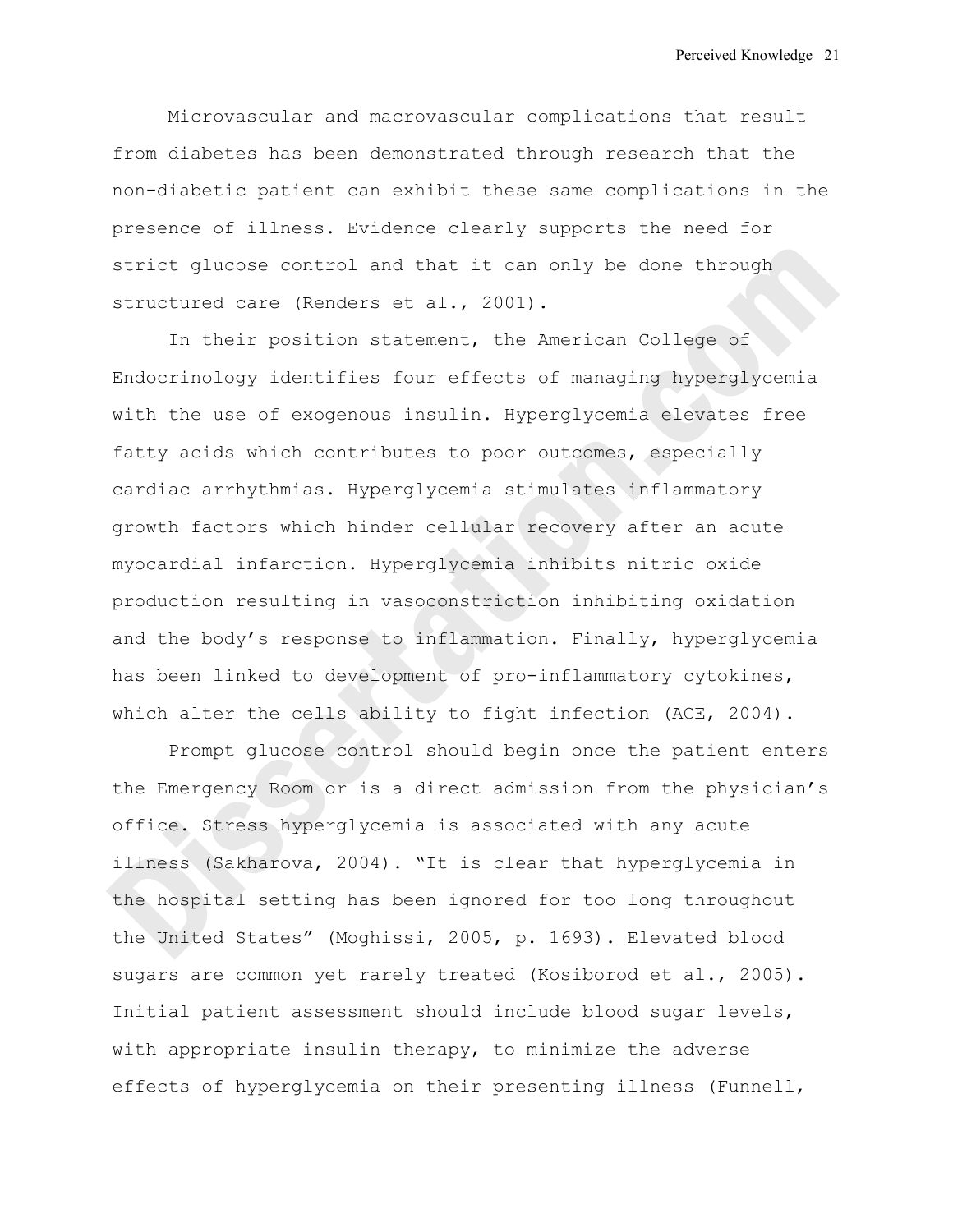2005). Changes in the microvascular system develop during hyperglycemia and go undetected especially in the presence of other illnesses (Charkoudian et al., 2002). Hyperglycemia is often overlooked when other medical conditions exist (Moghissi, 2005), "glucose control takes a back seat to these seemingly more pressing concerns" (Inzucchi & Rosenstock, 2005, p. 978). Insulin therapy to normalize blood sugar levels provide the patient an improved recovery with fewer complications (Dow, 2005).

## Evidence-based Practice

As a result of ongoing research in the area of diabetes, other patient populations are benefiting through the evidence of the adverse effects of hyperglycemia on the body. Managing hyperglycemia in the non-diabetic patient has resulted in improved outcomes with the management of tighter glycemic controls with intravenous insulin (Malmberg et al., 1999) Integrating research results into clinical practice provides for a solid approach for evidence-based practice (EBP) by incorporating concrete sources, research, scientific knowledge and clinical knowledge allowing nursing care to use EBP to improve outcomes (Hirsch, 2005). This evidence provides a framework for delivering care.

 EBP results from research which demonstrates an approach to improve outcomes. "Best evidence contains only studies that have been pre-appraised for scientific validity and pre-screened for clinical relevance" (Marik, 2001, p. 48). Randomized controlled clinical trials (RCT) is the gold standard in